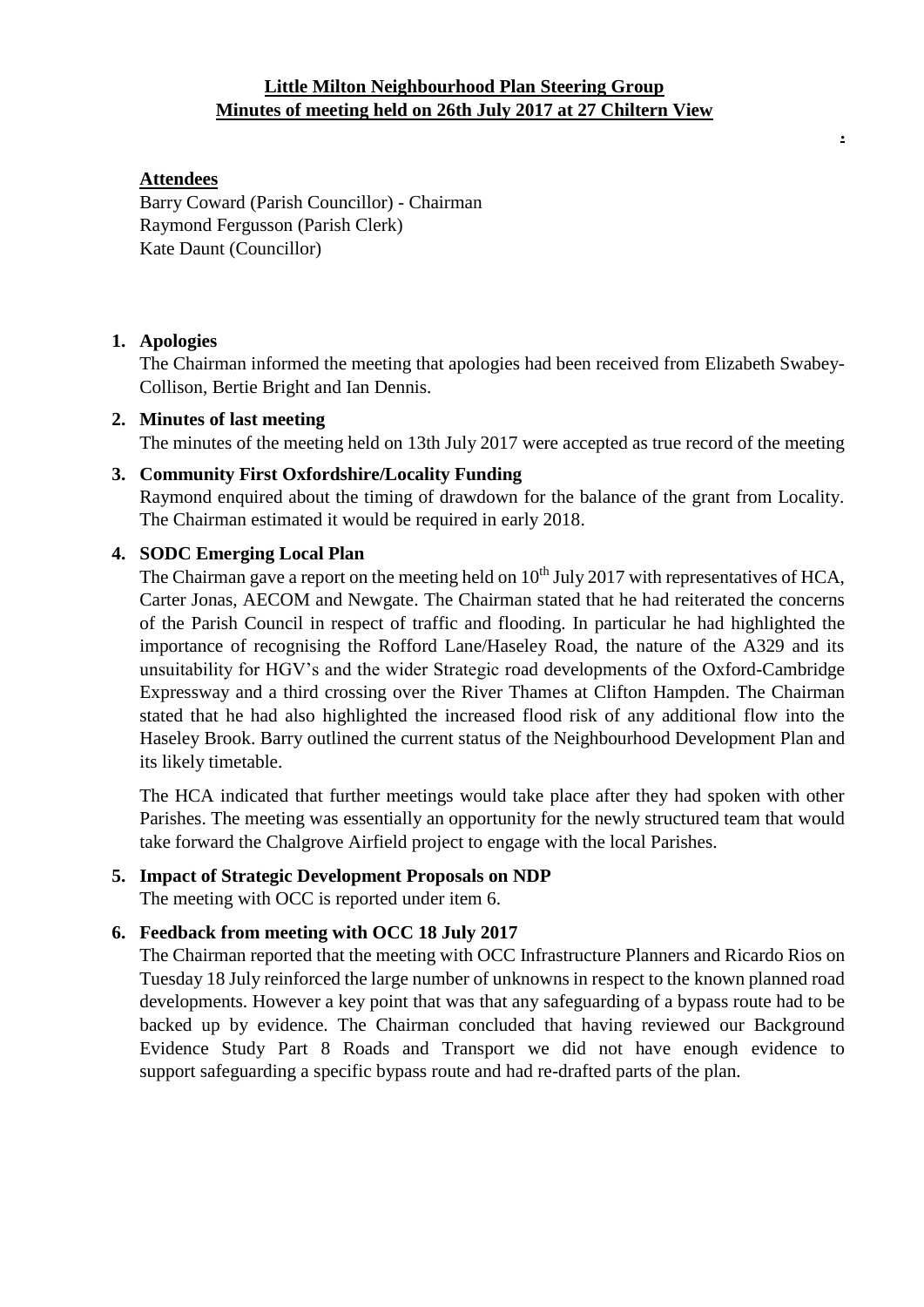#### **7. Appendices and Evidence Base**

| <b>Appendices</b> |                                  |
|-------------------|----------------------------------|
| Roads             | Update if required after 18 July |
|                   | OCC meeting plus OxIS input      |

This has now been updated to reflect the feedback from the meeting with OCC on 18<sup>th</sup> July 2017.

### **8. Plan Documentation – Progress**

| The Plan                   |            | Progress on Working Draft – see Plan Drafting |  |
|----------------------------|------------|-----------------------------------------------|--|
|                            |            | Schedule below                                |  |
| Consultation<br><b>CFO</b> |            | First and second round of consultations plus  |  |
| Statement                  |            | Fete event documented.                        |  |
| <b>Basic Conditions</b>    | <b>CFO</b> | Not yet                                       |  |
| Statement                  |            |                                               |  |

The Chairman shared the Plan Production Schedule and its timings with the Steering Group. The Steering Group spent some time exploring a number of sites against the current draft policies to understand the factors that would be under consideration if a planning application came forward. The Chairman highlighted the importance of his meeting on 27 July with Fiona Mullins and Andrea Pellegram from CFO. Andrea is CFO's new planning adviser, who has been both a planning officer and a planning inspector in her time.

#### **Plan Production Schedule**

| <b>Third Draft</b>        | Scenario testing                                                                                          | 26 July meeting                                                   |
|---------------------------|-----------------------------------------------------------------------------------------------------------|-------------------------------------------------------------------|
|                           | Associate members to read & comment                                                                       |                                                                   |
|                           | CFO Policy Advisor to read and comment                                                                    | Meeting 27 July                                                   |
| <b>Fourth Draft</b>       | Incorporate feedback from Third draft                                                                     | <b>Early August</b>                                               |
|                           | If required, update Roads section following<br>18 July meeting with OCC Infrastructure<br><b>Planners</b> | <b>Early August</b>                                               |
|                           | Steering Group endorsement                                                                                | Meeting of 10 August                                              |
|                           | Forward to Ricardo Rios and CFO                                                                           | By mid-August                                                     |
|                           | Meet with Ricardo Rios                                                                                    | Fixed for 25 September                                            |
|                           | Steering Group to review comments from<br><b>Ricardo Rios</b>                                             | <b>Steering Group</b><br>meeting on 25 <sup>th</sup><br>September |
| <b>Consultation Draft</b> | Incorporate feedback from Third Draft                                                                     | Late September                                                    |
|                           | Steering Group endorsement                                                                                | <b>Steering Group</b><br>meeting on 12 October                    |
|                           | Submit for Regulation 14 Consultation                                                                     | Mid-Late October                                                  |

## **9. Outstanding Actions**

| <b>Update Roads section</b> | Following 18 July | This has now been updated |
|-----------------------------|-------------------|---------------------------|
|                             | meeting           | following the meeting as  |
|                             |                   | highlighted in 6. below   |

## **10. Regulation 14 Consultation Event & Publicity**

The Steering Group reviewed the outline timing of the Regulation 14 Consultation prepared by the Chairman. The six week consultation is planned to begin on  $30<sup>th</sup>$  October and end on  $11<sup>th</sup>$